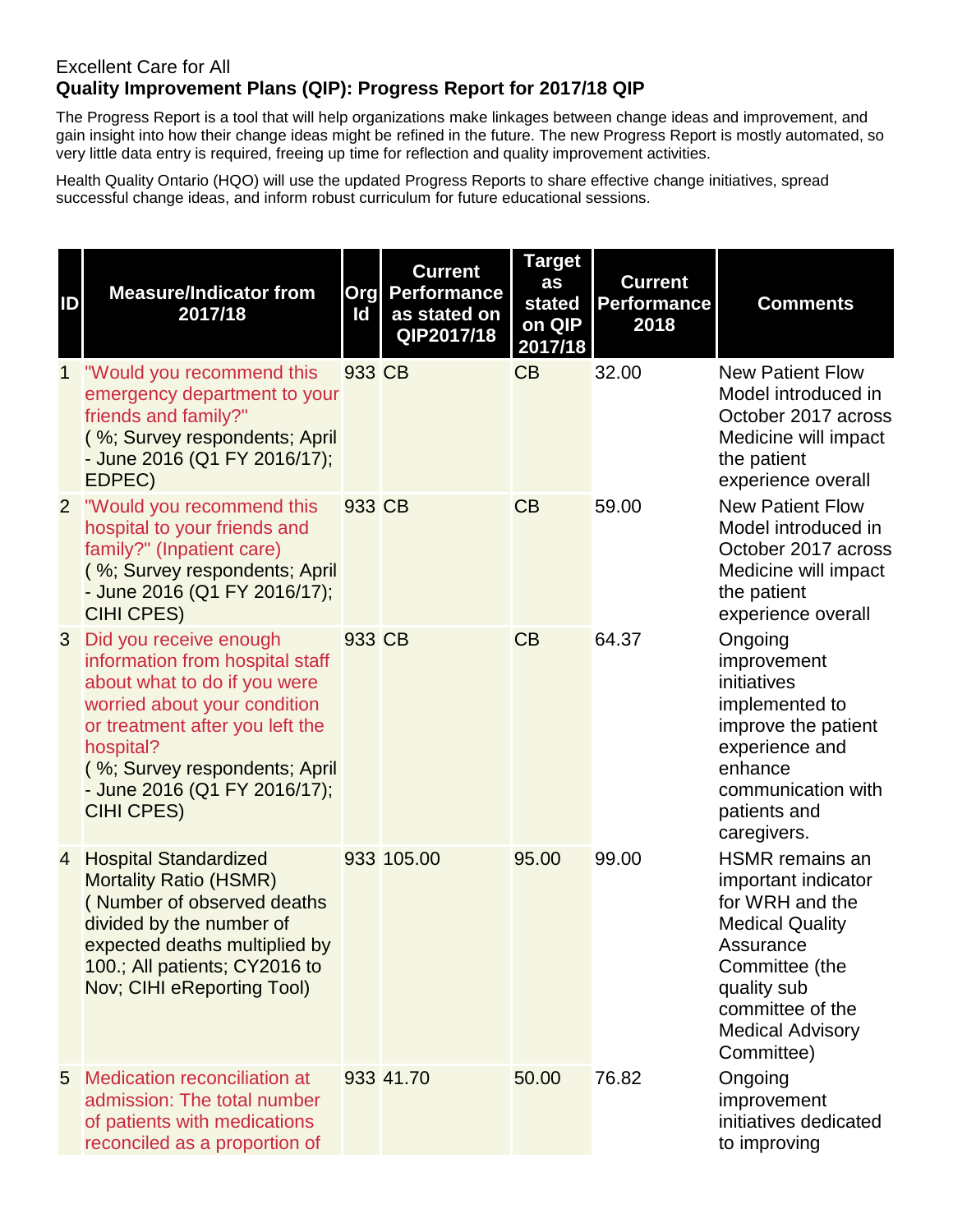|                | the total number of patients<br>admitted to the hospital<br>(Rate per total number of<br>admitted patients; Hospital<br>admitted patients; Most recent<br>3 month period; Hospital<br>collected data)                                                                                                                                                                      |        |           |       |       | medication<br>reconciliation at<br>admission                                                                 |
|----------------|----------------------------------------------------------------------------------------------------------------------------------------------------------------------------------------------------------------------------------------------------------------------------------------------------------------------------------------------------------------------------|--------|-----------|-------|-------|--------------------------------------------------------------------------------------------------------------|
| 6              | <b>Medication reconciliation at</b><br>discharge: Total number of<br>discharged patients for whom<br>a Best Possible Medication<br>Discharge Plan was created<br>as a proportion the total<br>number of patients<br>discharged.<br>(Rate per total number of<br>discharged patients;<br>Discharged patients; Most<br>recent quarter available;<br>Hospital collected data) | 933 CB |           | CB    | 56.02 | Ongoing initiatives<br>dedicated toward<br>improving<br>medication<br>reconciliation at<br>discharge         |
| 7 <sup>1</sup> | Percent of palliative care<br>patients discharged from<br>hospital with the discharge<br>status "Home with Support".<br>(%; Discharged patients;<br>April 2015 - March 2016; CIHI<br>DAD)                                                                                                                                                                                  |        | 933 70.59 | 84.30 | 81.14 | Continued<br>collaboration with<br>LHIN (CCAC) to<br>support palliative<br>care patients in the<br>community |
| 8              | Rate of psychiatric (mental<br>health and addiction)<br>discharges that are followed<br>within 30 days by another<br>mental health and addiction<br>admission<br>(Rate per 100 discharges;<br>Discharged patients with<br>mental health & addiction;<br>January 2015 - December<br>2015; CIHI DAD, CIHI<br><b>OHMRS, MOHTLC RPDB)</b>                                      |        | 933 10.40 | 9.40  | 11.23 | No comment                                                                                                   |
| 9              | <b>Reduce Hospital Acquired</b><br>Infections: The number of<br>reported hospital acquired<br>infections (MRSA, Cdiff, VRE)<br>expressed as a rate per 1,000<br>patient days/month for all<br>acute inpatients<br>(Rate per 1,000 patient days;<br>All inpatients; CY2016;<br>Hospital collected data)                                                                     |        | 933 4.60  | 3.82  | 3.14  | Ongoing<br>improvement<br>initiatives remain a<br>priority for WRH                                           |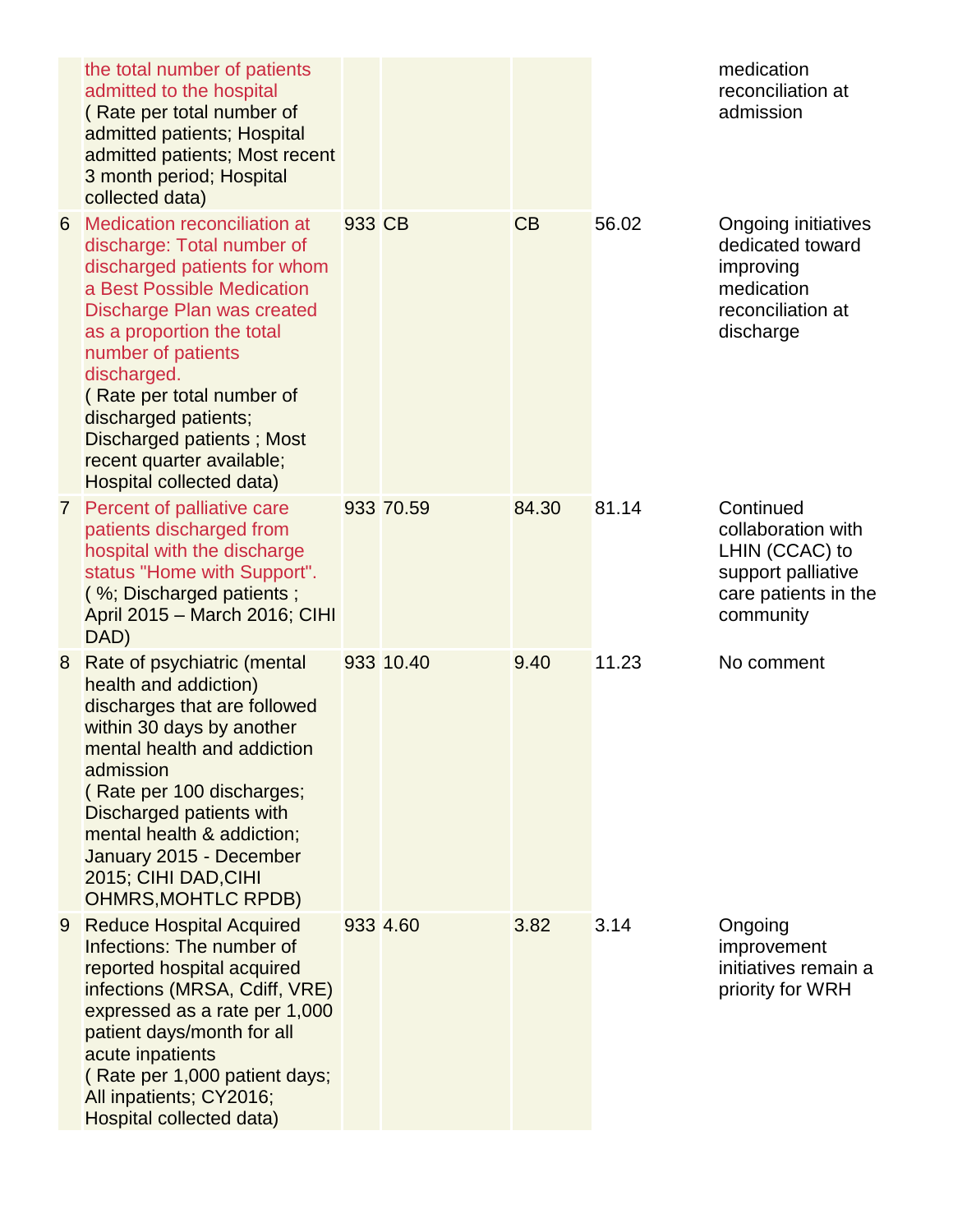| 10 Reduce patient falls: Falls with 933 0.05<br>Injury for patients admitted to<br>the hospital<br>(Rate per 1,000 patient days;<br>All acute patients; CY2016;<br>Hospital collected data)                                                                                                                                            |           | 0.05  | 0.04  | Ongoing<br>improvement<br>initiatives remain a<br>priority for WRH                                                                                               |
|----------------------------------------------------------------------------------------------------------------------------------------------------------------------------------------------------------------------------------------------------------------------------------------------------------------------------------------|-----------|-------|-------|------------------------------------------------------------------------------------------------------------------------------------------------------------------|
| 11 Risk-adjusted 30-day all-<br>cause readmission rate for<br>patients with CHF (QBP<br>cohort)<br>(Rate; CHF QBP Cohort;<br>January 2015 - December<br>2015; CIHI DAD)                                                                                                                                                                | 933 22.74 | 21.00 | 22.95 | Ongoing<br>improvement<br>initiatives remain a<br>priority for WRH                                                                                               |
| 12 Risk-adjusted 30-day all-<br>cause readmission rate for<br>patients with COPD (QBP<br>cohort)<br>(Rate; COPD QBP Cohort;<br>January 2015 - December<br>2015; CIHI DAD)                                                                                                                                                              | 933 21.60 | 20.10 | 20.71 | Ongoing<br>improvement<br>initiatives remain a<br>priority for WRH                                                                                               |
| 13 Risk-adjusted 30-day all-<br>cause readmission rate for<br>patients with stroke (QBP<br>cohort)<br>(Rate; Stroke QBP Cohort;<br>January 2015 - December<br>2015; CIHI DAD)                                                                                                                                                          | 933 7.04  | 8.00  | 9.25  | Ongoing<br>improvement<br>initiatives remain a<br>priority for WRH                                                                                               |
| 14 Total ED length of stay<br>(defined as the time from<br>triage or registration,<br>whichever comes first, to the<br>time the patient leaves the<br>ED) where 9 out of 10<br>complex patients completed<br>their visits<br>(Hours; Patients with complex<br>conditions; January 2016 -<br>December 2016; CIHI<br><b>NACRS</b> )      | 933 12.30 | 8.00  | 11.72 | Ongoing<br>improvement<br>initiatives remain a<br>priority for WRH                                                                                               |
| 15 Total number of alternate level 933 11.67<br>of care (ALC) days contributed<br>by ALC patients within the<br>specific reporting<br>month/quarter using near-real<br>time acute and post-acute<br>ALC information and monthly<br>bed census data<br>(Rate per 100 inpatient days;<br>All inpatients; July -<br>September 2016 (Q2 FY |           | 12.70 | 8.34  | Continued<br>improvement<br>initiatives remain a<br>priority for WRH in<br>reducing the ALC<br>rate and performing<br>better than provincial<br>and LHIN target. |